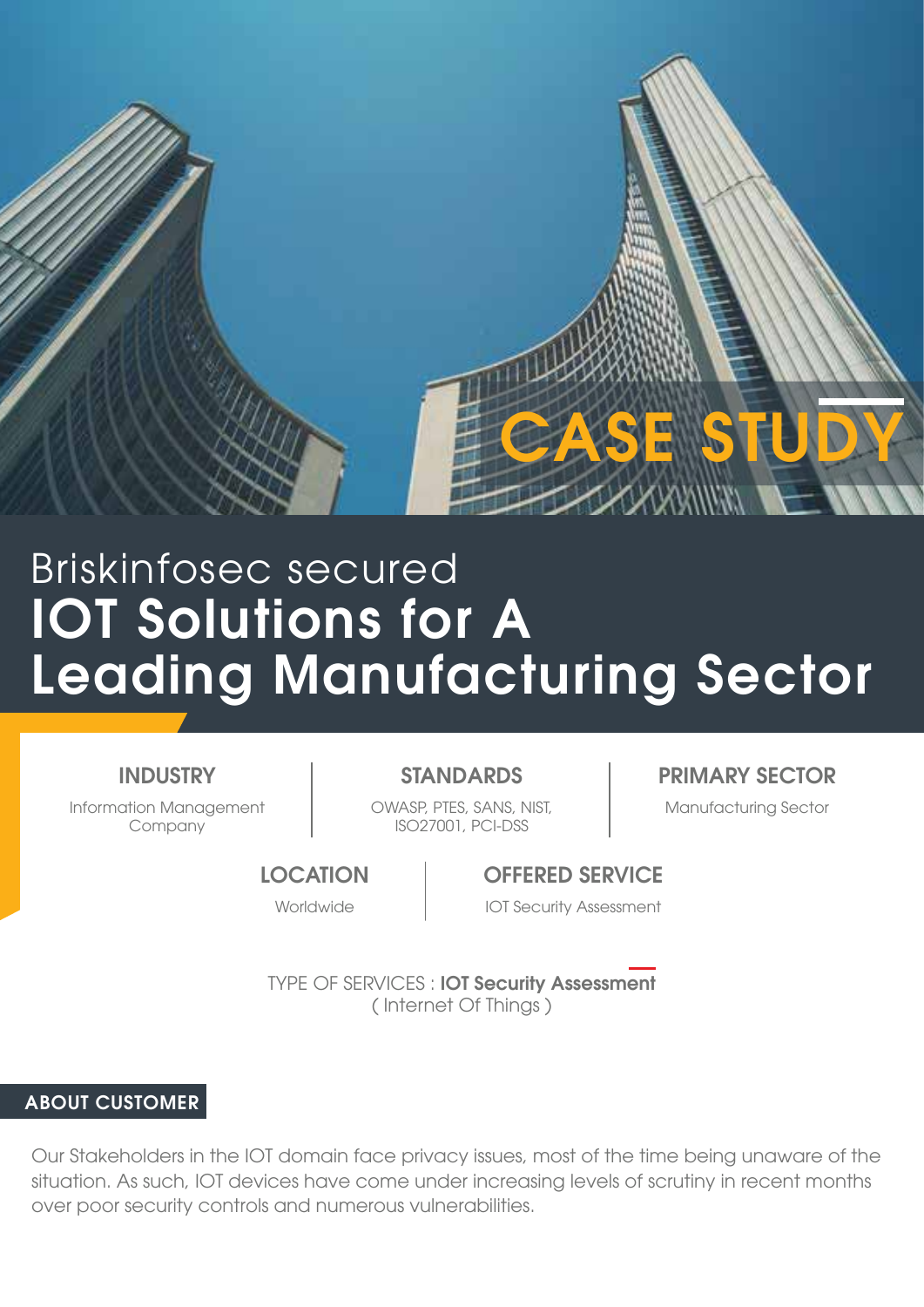## ASSESSMENT SCOPE

IOT testing consist of two types of testing static and dynamic testing. Static testing is the most frequently implemented process. But static testing is not intended or designed to find vulnerabilities that exist in the 'off the shelf' components such as processors and memory into which the application will be installed.

Dynamic testing, on the other hand, is capable of exposing both code weaknesses and any underlying defects or vulnerabilities introduced by hardware and which may not be visible to static analysis. Also, dynamic testing often turns out to be a more pragmatic way of testing the IOT devices and plays a pivotal role in finding out vulnerabilities that are created when new code is used on old processors. As such, manufacturers who purchase hardware and software from others must do dynamic testing to ensure the items are secure.

## THE SOLUTION

By using our Briskinfosec's team of security engineers, IOT security test was completed using the IOT Security Standards Key highlights of the IOT security test are as below :

| Serious issues related to IoT testing like Input validation, Injection attacks, IoT based vulnerabilities, Hardware based vulnerabilities were identified and then fixed which was given to the development team.

| We completely secured the web application of IoT endpoints from OWASP common attack by hardening the default application configuration.

| We performed vulnerability assessment by the usage of both automation and manual scanning tools for identification of the issues in IoT application and Hardware based.

| Proxy-based tools like Burp Suite Pro, Fiddler and Networking tools are used for effective security assessment.

**I** We provided the complete bug fixing document as a reference to the client's development team.

# **TECHNICAL SECURITY ASSESSMENT REPORT**

End of security assessment we have identified 35 potential security vulnerabilities and documented technical security assessment report with proper POC and share the same over protected PDF.

# ISSUE TRACKING SHEET

All the identified issues were captured and will the be subjected for the retest review in an XLS format.

# FINAL BUG FIX REPORT

Overview of the entire engagement we have conducted retest on fixed issues and captured open issues which exist on the application.

# **CHALLENGES**

By conducting a complete IOT security test, we faced some unforeseen difficulties due to the complexity of the IOT endpoints workflow of the organization's application. Due to this, the assessment process consumed much time for thoroughly testing every endpoint. However, with sheer grit, BriskinfoSec triumphantly reduced the risks of sensitive user data through the usage of secure IOT's

## THE DELIVERABLE

Briskinfosec security assessment report and remediation information provided were customised to match the Client's operational environment and development framework. The following reports were submitted to the customer.

Key highlights of the IOT security test are cited below :

# | DAILY STATUS REPORT

This security assessment consumed around 1-2 weeks of time including retest. We have shared all identified issues with corresponding recommended FIX over mail on a daily basis. Our prospect look at these valid report (XLS) and start working the fix from DAY 1 as they no need to wait for final security assessment report to work on the same.